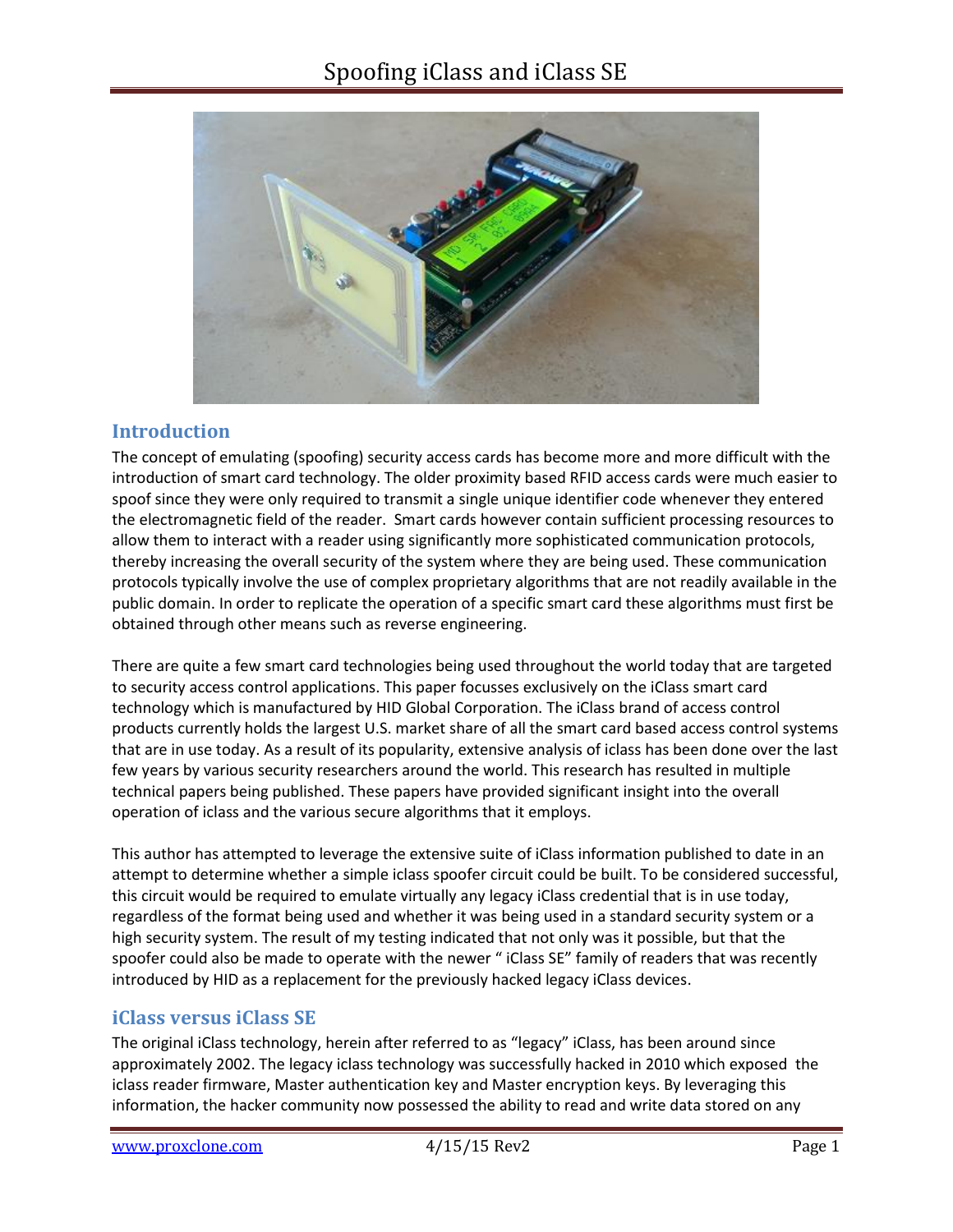standard security iclass credential. Since the stored data was not bound to any particular cards serial number, it was demonstrated that a clone card could be made simply by copying the content of one card over to a second card.

In an attempt to address some of the security vulnerabilities in the legacy iclass design, HID released an updated version of the iclass technology (termed iclass SE) in the 2011 timeframe. The "SE" term referred to HIDs new Secure Identity Object (SIO) or "SIO Enabled (SE)" technology. The access control payload (wiegand code, PIN, password, etc.) was now being placed in a secure data wrapper that also included the cards serial number information, effectively binding the information stored on a card to that specific card. The ability to copy the information from one card over to another card was no longer possible. In addition to incorporating the new SIO technology, new Master Authentication and encryption keys were also assigned.

However, since a huge user base already existed for the legacy iclass, a need was recognized to also provide backwards compatibility with those existing products. This forced HID to offer SE card and reader variants that were able to support both the legacy and SIO credential formats.

*[ It should be noted that this decision to provide support for legacy products introduces a significant security vulnerability that can be exploited to support iClass SE credential spoofing. Details of this vulnerability are discussed in a later section of this paper.]*

The three types of iClass credential types currently be offered can be summarized as follows:

- Legacy iClass: This credential supports the original access control payload and utilizes a key that was diversified from the legacy master authentication key. ( See table below)
- iClass SE: This credential contains a single SIO access control payload and utilizes a key that is diversified from the new SE master authentication key. (See table below)
- iClass SR: This credential contains two access control payloads (legacy and SIO). The SR credentials utilize a key that is diversified from the legacy master authentication key.

| <b>iClass Credential Types</b> |                                                       |                |                                                       |                |                       |                                                       |
|--------------------------------|-------------------------------------------------------|----------------|-------------------------------------------------------|----------------|-----------------------|-------------------------------------------------------|
|                                | <b>Legacy iClass</b>                                  |                | <b>iClass SE</b>                                      |                | iClass SR (SIO Ready) |                                                       |
| Blk                            |                                                       | Blk            |                                                       |                | Blk                   |                                                       |
| 0                              | Serial Number                                         | $\Omega$       | Serial Number                                         | 0              |                       | Serial Number                                         |
|                                | <b>Configuration Block</b>                            | 1              | <b>Configuration Block</b>                            | 1              |                       | <b>Configuration Block</b>                            |
| $\overline{2}$                 | e-purse                                               | $\overline{2}$ | e-purse                                               | $\overline{2}$ |                       | e-purse                                               |
| 3                              | Debit Key                                             | 3              | Debit Key                                             | 3              |                       | Debit Key                                             |
| 4                              | Credit Key                                            | 4              | Credit Key                                            | 4              |                       | Credit Key                                            |
| 5                              | <b>Application Issuer Area</b>                        | 5              | <b>Application Issuer Area</b>                        | 5              |                       | <b>Application Issuer Area</b>                        |
| $6-9$                          | <b>Application 1</b><br><b>Access Control Payload</b> | $6 - 12$       | <b>Application 1</b><br><b>Secure Identity Object</b> |                | $6-9$                 | <b>Application 1</b><br><b>Access Control Payload</b> |
| $10 - 18$                      | Unused - Application 1                                | $13 - 18$      | Unused - Application 1                                |                | $10 - 16$             | <b>Application 1</b><br><b>Secure Identity Object</b> |
| 19-31                          | Application 2                                         | 19-31          | <b>Application 2</b>                                  |                | $17 - 18$             | Unused - Application 1                                |
|                                |                                                       |                |                                                       |                | 19-31                 | <b>Application 2</b>                                  |

All of the above card types are based on the same PicoPass smart card with the only difference being what is actually programmed into the various data blocks of the card.

The iclass reader is able to identify the type of card that it is interacting with by first reading the Application Issuer Data value stored in Block5. The information contained in this data block indicates whether the reader should interpret the data payload as legacy or SIO. It also tells the reader whether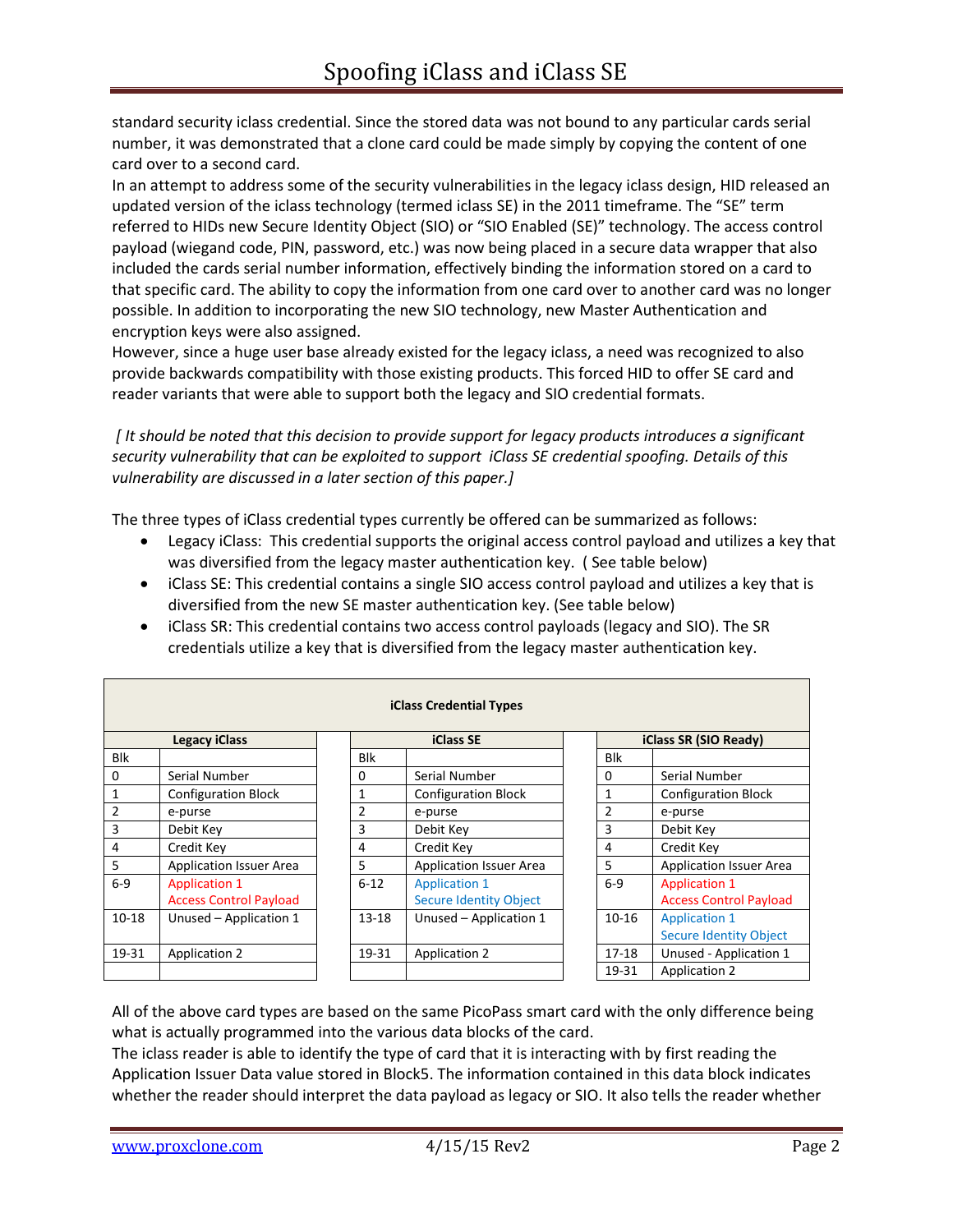authentication should be performed using the legacy Master Authentication key or the newer SE authentication key.

#### **Access Control Payload Examples**

The following table includes data dumps from three actual iClass SR cards that have contiguous card numbers. The access control information stored on each card is replicated within the legacy payload data blocks (6-9) and the SIO data blocks (10-16).

| <b>Blk</b>     | Sample Card #1              | <b>Blk</b>     | Sample Card #2              | <b>Blk</b>     | Sample Card #3   |
|----------------|-----------------------------|----------------|-----------------------------|----------------|------------------|
|                | Fac=177 Card=32768          |                | Fac=177 Card=32769          |                | Fac=177 Card=327 |
|                |                             |                |                             |                |                  |
| $\Omega$       | 87CDCA01F9FF12E0            | $\Omega$       | 86CDCA01F9FF12E0            | $\Omega$       | 94CCCA01F9FF12E0 |
| $\mathbf{1}$   | 12FFFFFF7F1FFF3C            | $\mathbf{1}$   | 12FFFFFF7F1FFF3C            | $\mathbf{1}$   | 12FFFFFF7F1FFF3C |
| 2              | FEFFFFFFFFFFFFFF            | $\overline{c}$ | FEFFFFFFFFFFFFFF            | $\overline{c}$ | FEFFFFFFFFFFFFFF |
| 3              | FFFFFFFFFFFFFFFF            | $\mathbf{3}$   | FFFFFFFFFFFFFFFF            | $\mathbf{3}$   | FFFFFFFFFFFFFFFF |
| $\overline{4}$ | ${\tt FFFFFFFFFFFFFFFFFFF}$ | $\sqrt{4}$     | FFFFFFFFFFFFFFFF            | $\overline{4}$ | FFFFFFFFFFFFFFFF |
| 5              | FFFFFFFFFFFFFFFF            | 5              | FFFFFFFFFFFFFFFF            | 5              | FFFFFFFFFFFFFFF  |
| 6              | A30303030003E017            | $\overline{6}$ | A30303030003E017            | 6              | A30303030003E017 |
| 7              | 0342D14788F4C479            | $\overline{7}$ | 505292356040E44B            | 7              | 5F00C2A64207805D |
| 8              | 2AD4C8211F996871            | 8              | 2AD4C8211F996871            | 8              | 2AD4C8211F996871 |
| 9              | 2AD4C8211F996871            | 9              | 2AD4C8211F996871            | $\overline{9}$ | 2AD4C8211F996871 |
| 10             | 3031810401A47101            | 10             | 3031810401A47102            | 10             | 3031810401A47103 |
| 11             | A5020500A6088101            | 11             | A5020500A6088101            | 11             | A5020500A6088101 |
| 12             | 010403030009A717            | 12             | 010403030009A717            | 12             | 010403030009A717 |
| 13             | 8515E8B969E62C75            | 13             | 8515BE2F6863ADAD            | 13             | 8515BDEB67A8AA4F |
| 14             | 8EA0D90ACF4F00F0            | 14             | AC1CA881FA69B46F            | 14             | A7C6E56D84073D88 |
| 15             | A89B91721DFF64A9            | 15             | 445204261BF024A9            | 15             | C1D8BD2860C23CA9 |
| 16             | 0205000500000000            | 16             | 0205000500000000            | 16             | 0205000500000000 |
| 17             | FFFFFFFFFFFFFFFF            | 17             | FFFFFFFFFFFFFFFF            | 17             | FFFFFFFFFFFFFFFF |
| 18             | <b>FFFFFFFFFFFFFFFFFFFF</b> | 18             | FFFFFFFFFFFFFFFF            | 18             | FFFFFFFFFFFFFFFF |
| 19             | <b>FFFFFFFFFFFFFFFFFFF</b>  | 19             | ${\tt FFFFFFFFFFFFFFFFFFF}$ | 19             | FFFFFFFFFFFFFFFF |
| 20             | FFFFFFFFFFFFFFFF            | 20             | FFFFFFFFFFFFFFFF            | 20             | FFFFFFFFFFFFFFFF |
| 21             | FFFFFFFFFFFFFFFF            | 21             | FFFFFFFFFFFFFFFF            | 21             | FFFFFFFFFFFFFFFF |
| 22             | FFFFFFFFFFFFFFFF            | 22             | FFFFFFFFFFFFFFFF            | 22             | FFFFFFFFFFFFFFFF |
| 23             | <b>FFFFFFFFFFFFFFFFFFF</b>  | 23             | FFFFFFFFFFFFFFFF            | 23             | FFFFFFFFFFFFFFFF |
| 24             | <b>FFFFFFFFFFFFFFFFFFF</b>  | 24             | FFFFFFFFFFFFFFFF            | 24             | FFFFFFFFFFFFFFFF |
| 25             | <b>FFFFFFFFFFFFFFFFFFF</b>  | 25             | <b>FFFFFFFFFFFFFFFFFF</b>   | 25             | FFFFFFFFFFFFFFFF |
| 26             | FFFFFFFFFFFFFFFF            | 26             | FFFFFFFFFFFFFFFF            | 26             | FFFFFFFFFFFFFFFF |
| 27             | FFFFFFFFFFFFFFFF            | 27             | FFFFFFFFFFFFFFFF            | 27             | FFFFFFFFFFFFFFFF |
| 28             | FFFFFFFFFFFFFFFF            | 28             | FFFFFFFFFFFFFFFF            | 28             | FFFFFFFFFFFFFFFF |
| 29             | FFFFFFFFFFFFFFFF            | 29             | FFFFFFFFFFFFFFFF            | 29             | FFFFFFFFFFFFFFFF |
| 30             | FFFFFFFFFFFFFFFF            | 30             | FFFFFFFFFFFFFFFF            | 30             | FFFFFFFFFFFFFFFF |
| 31             | FFFFFFFFFFFFFFFF            | 31             | FFFFFFFFFFFFFFFF            | 31             | FFFFFFFFFFFFFFFF |

## **iClass SR Credentials – Sample Data Dumps**

Dual Payload [Legacy iClass = Red; iClass SE (SIO) = Blue]

|                 | Fac=177 Card=32768          |          | Fac=177 Card=32769          |              | Fac=177 Card=327            |
|-----------------|-----------------------------|----------|-----------------------------|--------------|-----------------------------|
|                 |                             |          |                             |              |                             |
| 0               | 87CDCA01F9FF12E0            | $\Omega$ | 86CDCA01F9FF12E0            | $\Omega$     | 94CCCA01F9FF12E0            |
| 1               | 12FFFFFF7F1FFF3C            | 1        | 12FFFFFF7F1FFF3C            | $\mathbf{1}$ | 12FFFFFF7F1FFF3C            |
| 2               | FEFFFFFFFFFFFFFF            | 2        | FEFFFFFFFFFFFFFF            | 2            | FEFFFFFFFFFFFFFF            |
| 3               | ${\tt FFFFFFFFFFFFFFFFFFF}$ | 3        | ${\tt FFFFFFFFFFFFFFFFFF}$  | 3            | FFFFFFFFFFFFFFFF            |
| 4               | <b>FFFFFFFFFFFFFFFFFFF</b>  | 4        | ${\tt FFFFFFFFFFFFFFFFFFF}$ | 4            | ${\tt FFFFFFFFFFFFFFFFFFF}$ |
| 5               | FFFFFFFFFFFFFFFF            | 5        | FFFFFFFFFFFFFFFF            | 5            | FFFFFFFFFFFFFFFF            |
| 6               | A30303030003E017            | 6        | A30303030003E017            | 6            | A30303030003E017            |
| 7               | 0342D14788F4C479            | 7        | 505292356040E44B            | 7            | 5F00C2A64207805D            |
| 8               | 2AD4C8211F996871            | 8        | 2AD4C8211F996871            | 8            | 2AD4C8211F996871            |
| $\overline{9}$  | 2AD4C8211F996871            | 9        | 2AD4C8211F996871            | 9            | 2AD4C8211F996871            |
| 10              | 3031810401A47101            | 10       | 3031810401A47102            | 10           | 3031810401A47103            |
| 11              | A5020500A6088101            | 11       | A5020500A6088101            | 11           | A5020500A6088101            |
| 12              | 010403030009A717            | 12       | 010403030009A717            | 12           | 010403030009A717            |
| 13              | 8515E8B969E62C75            | 13       | 8515BE2F6863ADAD            | 13           | 8515BDEB67A8AA4F            |
| 14              | 8EA0D90ACF4F00F0            | 14       | AC1CA881FA69B46F            | 14           | A7C6E56D84073D88            |
| 15              | A89B91721DFF64A9            | 15       | 445204261BF024A9            | 15           | C1D8BD2860C23CA9            |
| 16              | 0205000500000000            | 16       | 0205000500000000            | 16           | 0205000500000000            |
| 17              | FFFFFFFFFFFFFFFF            | 17       | FFFFFFFFFFFFFFFF            | 17           | FFFFFFFFFFFFFFFF            |
| $\overline{18}$ | ${\tt FFFFFFFFFFFFFFFFFFF}$ | 18       | <b>FFFFFFFFFFFFFFFFFFFF</b> | 18           | FFFFFFFFFFFFFFFF            |
| 19              | FFFFFFFFFFFFFFFF            | 19       | FFFFFFFFFFFFFFFF            | 19           | FFFFFFFFFFFFFFFF            |
| $\overline{20}$ | FFFFFFFFFFFFFFFF            | 20       | FFFFFFFFFFFFFFFF            | 20           | FFFFFFFFFFFFFFFF            |
| 21              | ${\tt FFFFFFFFFFFFFFFFFFF}$ | 21       | FFFFFFFFFFFFFFFF            | 21           | FFFFFFFFFFFFFFFF            |
| $\overline{22}$ | FFFFFFFFFFFFFFFF            | 22       | FFFFFFFFFFFFFFFF            | 22           | FFFFFFFFFFFFFFFF            |
| 23              | FFFFFFFFFFFFFFFF            | 23       | <b>FFFFFFFFFFFFFFFFFFFF</b> | 23           | FFFFFFFFFFFFFFFF            |
| 24              | FFFFFFFFFFFFFFFF            | 24       | FFFFFFFFFFFFFFFF            | 24           | FFFFFFFFFFFFFFFF            |
| 25              | ${\tt FFFFFFFFFFFFFFFFFFF}$ | 25       | ${\tt FFFFFFFFFFFFFFFFFF}$  | 25           | FFFFFFFFFFFFFFFF            |
| 26              | FFFFFFFFFFFFFFFF            | 26       | FFFFFFFFFFFFFFFF            | 26           | ${\tt FFFFFFFFFFFFFFFFFFF}$ |
| 27              | FFFFFFFFFFFFFFFF            | 27       | FFFFFFFFFFFFFFFF            | 27           | FFFFFFFFFFFFFFFF            |
| 28              | ${\tt FFFFFFFFFFFFFFFFFFF}$ | 28       | ${\tt FFFFFFFFFFFFFFFFFFF}$ | 28           | FFFFFFFFFFFFFFFF            |
| 29              | FFFFFFFFFFFFFFFF            | 29       | FFFFFFFFFFFFFFFF            | 29           | FFFFFFFFFFFFFFFF            |
| 30              | ${\tt FFFFFFFFFFFFFFFFFFF}$ | 30       | FFFFFFFFFFFFFFFF            | 30           | FFFFFFFFFFFFFFFF            |
| 31              | FFFFFFFFFFFFFFFF            | 31       | FFFFFFFFFFFFFFFF            | 31           | FFFFFFFFFFFFFFFF            |
|                 |                             |          |                             |              |                             |

| Blk             | Sample Card #3                                           |
|-----------------|----------------------------------------------------------|
|                 | Fac=177 Card=32770                                       |
|                 |                                                          |
| 0               | 94CCCA01F9FF12E0                                         |
| $\mathbf{1}$    | 12FFFFFF7F1FFF3C                                         |
| $\overline{c}$  | FEFFFFFFFFFFFFFF                                         |
| 3               | ${\bf FFF}{\bf FFF}{\bf FFF}{\bf FFF}{\bf FFF}{\bf FFF}$ |
| 4               | FFFFFFFFFFFFFFFF                                         |
| 5               | ${\tt FFFFFFFFFFFFFFFFFFF}$                              |
| 6               | A30303030003E017                                         |
| 7               | 5F00C2A64207805D                                         |
| 8               | 2AD4C8211F996871                                         |
| 9               | 2AD4C8211F996871                                         |
| 10              | 3031810401A47103                                         |
| 11              | A5020500A6088101                                         |
| 12              | 010403030009A717                                         |
| 13              | 8515BDEB67A8AA4F                                         |
| 14              | A7C6E56D84073D88                                         |
| 15              | C1D8BD2860C23CA9                                         |
| 16              | 0205000500000000                                         |
| 17              | ${\tt FFFFFFFFFFFFFFFFFFF}$                              |
| 18              |                                                          |
| 19              | ${\tt FFFFFFFFFFFFFFFFFFF}$                              |
| $\overline{2}0$ | FFFFFFFFFFFFFFFF                                         |
| 21              | FFFFFFFFFFFFFFFF                                         |
| 22              | FFFFFFFFFFFFFFFF                                         |
| 23              | FFFFFFFFFFFFFFFF                                         |
| 2.4             | FFFFFFFFFFFFFFFF                                         |
| 25              | FFFFFFFFFFFFFFFF                                         |
| 26              | ${\tt FFFFFFFFFFFFFFFFFFF}$                              |
| 2.7             |                                                          |
| 28              | ${\tt FFFFFFFFFFFFFFFFFFF}$                              |
| 29              |                                                          |
| 30              |                                                          |
| $\overline{3}1$ | FFFFFFFFFFFFFFFF                                         |

# **Spoofer Design Implementation**

In order to emulate (spoof) an iclass smart card, a customized circuit had to be developed that would perform the functions normally handled by the Inside Secure PicoPass chip that is embedded inside every iclass credential. A high level block diagram of the spoofer design is shown in the figure below.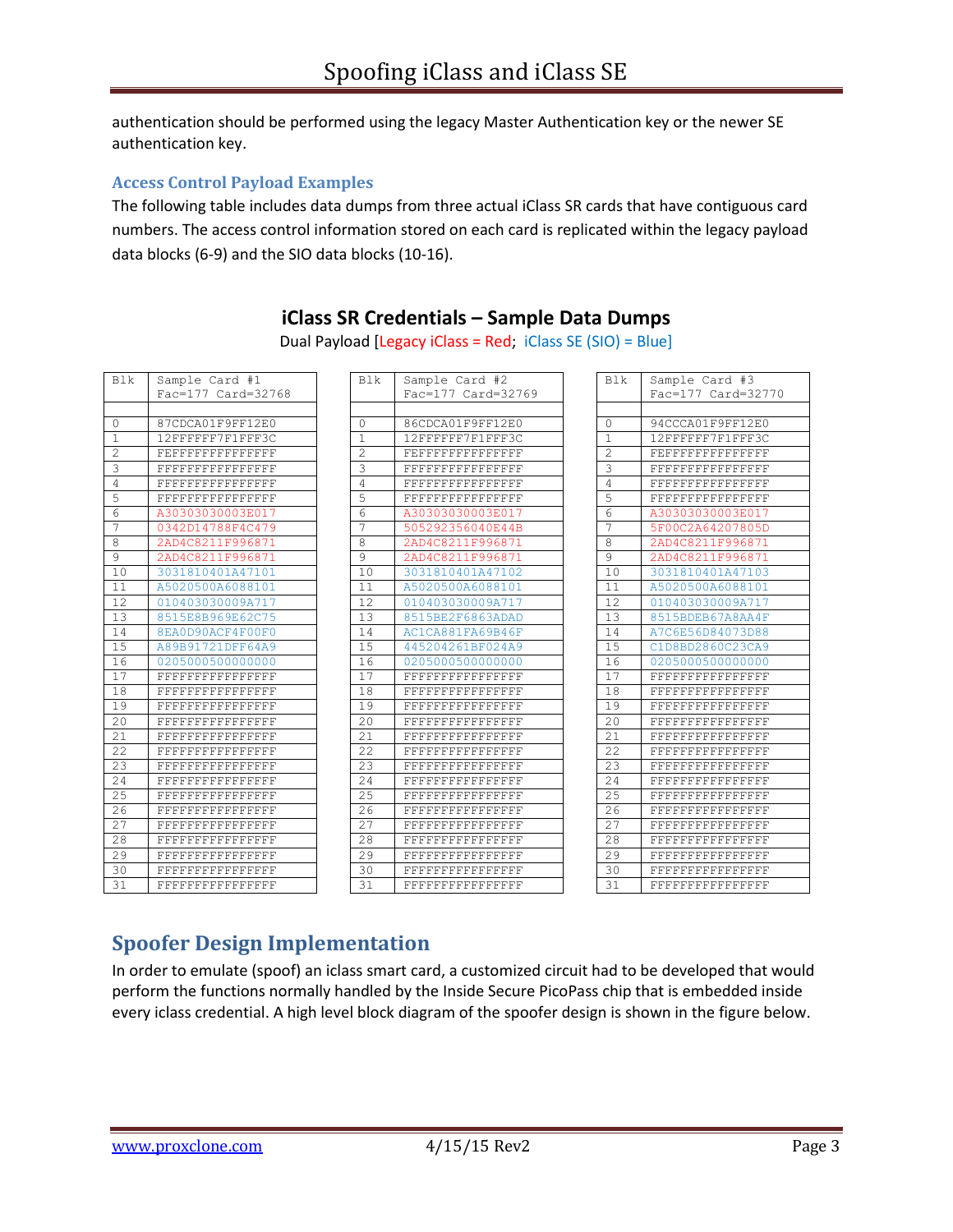

iClass Spoofer Block Diagram

The Parallax SX48 microcontroller is the heart of the spoofer circuit. It performs multiple roles including handling all ISO 15693 communication with the reader, CRC calculations, maintaining and updating all credential payload information, driving the LCD display and managing all user inputs. The MAXII CPLD is responsible for generating all message authentication codes (MACs) that are used during the mutual authentication between the iclass reader and the emulated credential. A small serial EEPROM memory device is used to store a collection of user defined card identities (e.g. wiegand codes). A photo of the spoofers printed circuit board is shown below.

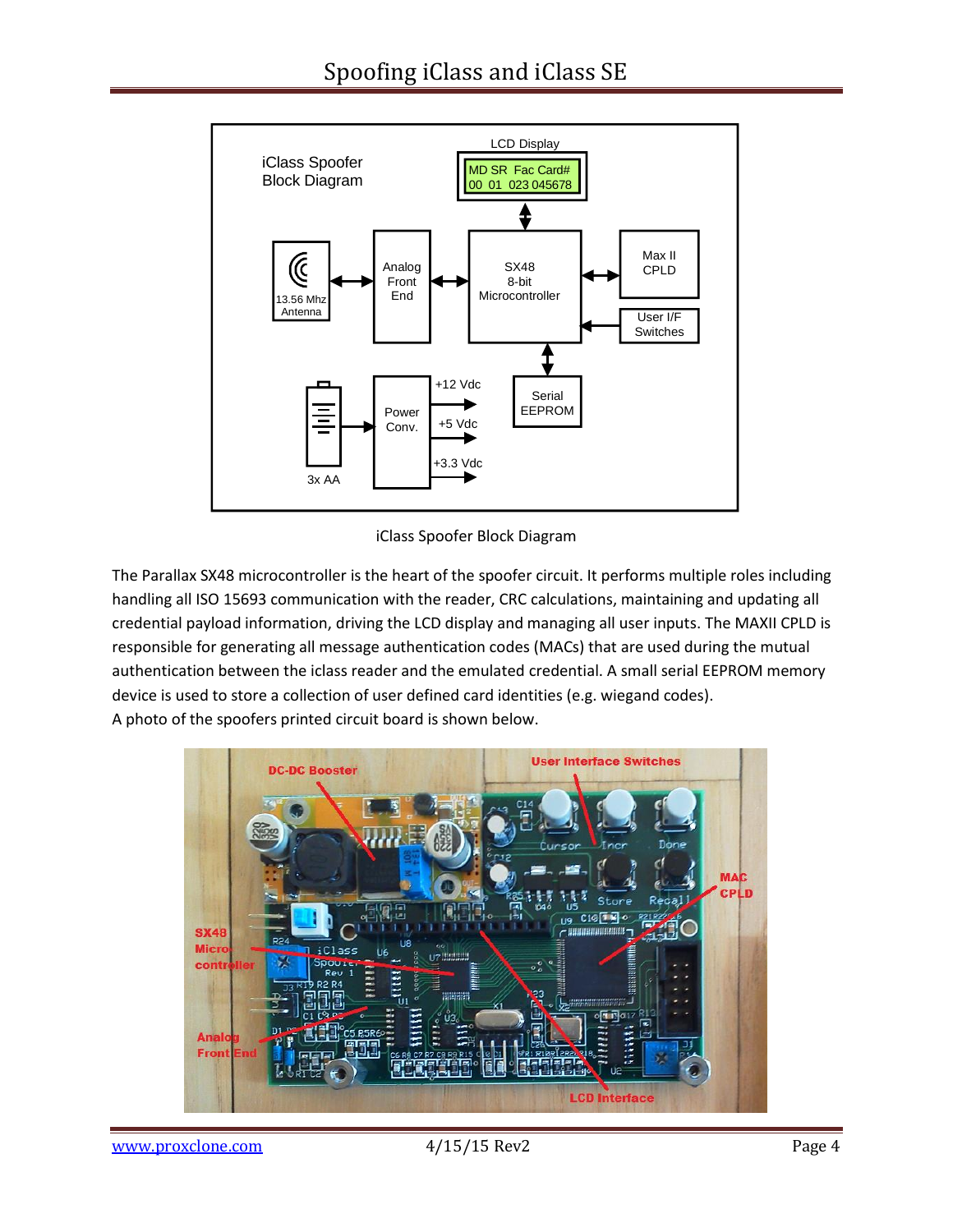### **Spoofer Operation**

The spoofer circuit was designed to be capable of emulating any iclass credential. However, to simplify the development of the initial prototype unit , the firmware currently only supports the HID H10302 26 bit card formats. The emulation of other card formats (e.g. 35-bit Corporate 1000) would require a firmware update but no changes to the underlying hardware.

During communication with an iclass reader, the spoofer circuit utilizes a fixed CSN value and diversified key that allows it to authenticate with any standard security reader. In order to function within a high security / Elite system the diversified key (stored in firmware) must be modified to a value based on the particular high security key being used.

The design supports four different modes of operation as follows:

- 1. Setup Mode This mode allows a user to define the card parameters (e..g. Facility Code & Card Number) that are to be used when interacting with a reader. The card parameters can also be stored or recalled to/from memory to simplify user operation.
- 2. Fixed Credential Mode This mode is selected when a fixed set of card parameters is to be used during interaction with the reader. When operating in this mode the same facility code and card number will be sent to the reader during every Block 7/8/9 read request.
- 3. Incrementing Facility Code When operating in this mode the facility code of the credential being emulated will be incremented after each Block 7/8/9 read . This mode can be used to try a set of sequential facility codes when the user does not have knowledge of the facility code being used in a particular system.
- 4. Incrementing Card Number When operating in this mode the card number of the credential being emulated is incremented after each Block 7/8/9 read request. This mode can be used to emulate a series of credentials with card numbers that are within a particular range.

# **Spoofer / Reader Communication**

To emulate an iclass credential the operator simply powers on the spoofer unit, enters the desired card parameters, presses the "Done Setup /Run" button and then places the spoofer unit near the reader. The spoofer will initiate communication with the reader just like a legitimate iclass credential .

The tables shown below depict the communication sequence that occurs between the reader and spoofer when interacting with both a legacy iclass reader and a newer iClass SE reader that supports both SIO and legacy interpreters.

*It should be noted that the spoofer circuit does not currently support operation with iClass SE readers that contain only the SIO interpreter and use the optional "Standard Security 2" keyset.*  However, iClass SE credentials that have a single SIO payload can still be spoofed by fooling the reader into thinking it is talking to an SR card. The SIO payload (copied from the SE credential) is placed in Blocks 10-16 of an emulated (virtual) SR card where its data payload will now be read by the reader using the old legacy "Standard Security 1" keyset.

*[Note: To simplify the spoofer design, encrypted communication between the reader and spoofer has been disabled via Blk 6. This is an iclass option that is neither documented nor acknowledged by HID.]*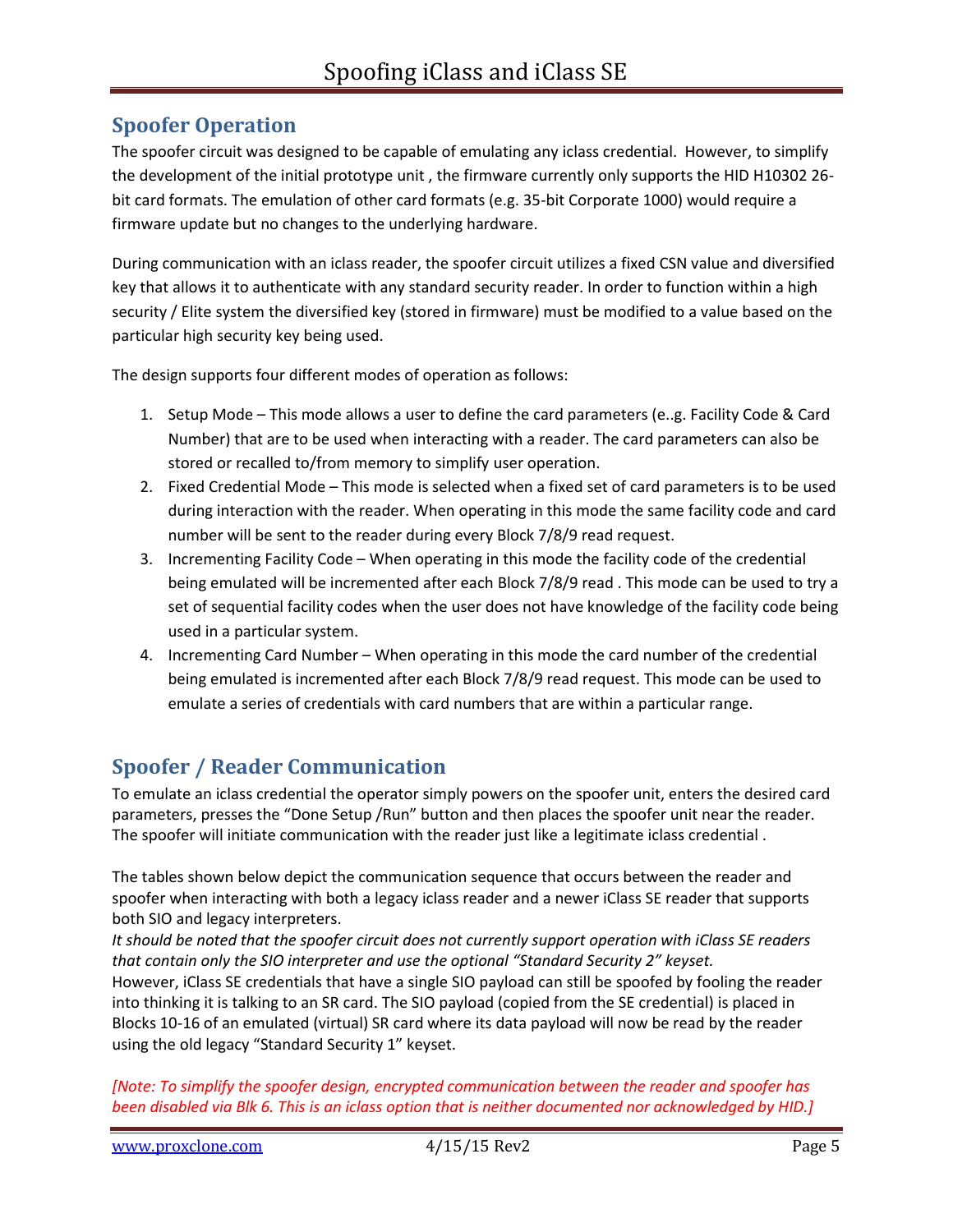| Instruction      | iClass Reader / Spoofer                                 | Comment                                            |
|------------------|---------------------------------------------------------|----------------------------------------------------|
| ACTALL           | 0A                                                      | Rdr asks all cards present to respond              |
|                  | SOF                                                     | Resp indicates that the spoofer is present         |
| IDENTIFY         | 0 <sup>C</sup>                                          | Rdr asks for anti-collision serial no.             |
|                  | 20 40 60 20 FF 5F 02 1C F2 01                           | Spoofer responds with ACSN + CRC                   |
| SELECT.          | 81 20 40 60 20 FF 5F<br>02.1C                           | Rdr asks for CSN                                   |
|                  | $01 \t 02$<br>03 F9 FF 12 E0<br>54 F1<br>0 <sub>0</sub> | Spoofer responds with $CSN + CRC$                  |
| <b>SELECT</b>    | 81 00 01<br>02 03 F9 FF 12 E0                           | Rdr asks for CSN                                   |
|                  | 00 01 02 03 F9 FF 12 E0 54 F1                           | Spoofer responds with CSN + CRC                    |
| PAGE SELECT      | 84 00 73 33                                             | Reader specifies Page 0                            |
|                  | No Response                                             | Chips with single page do not answer               |
| <b>READCHECK</b> | 88 02                                                   | Rdr asks for Blk2 data                             |
|                  | FE FF FF FF FF FF FF FF 55 74                           | Spoofer responds with e-Purse + CRC                |
| CHECK            | 05 NO N1 N2 N3 MO M1 M2 M3                              | Rdr initiates Auth with Nonce + $1st$ half of MAC  |
|                  | M4 M5 M6 M7                                             | Spoofer responds with 2 <sup>nd</sup> half of MAC  |
| <b>UPDATE</b>    | $87,02$ FD FF FF FF FF FF FF FF                         | Rdr initiates e-purse update with crypto signature |
|                  | C9 C9 FE 16                                             |                                                    |
|                  | FD FF FF FF FF FF FF FF 85 FE                           | Spoofer responds with new e-purse value + CRC      |
| <b>READ</b>      | OC 01 FA 22                                             | Rdr asks for Blk1 data (Configuration Block)       |
|                  | 12 FF FF FF 7F 1F FF 3C 8C 87                           | Spoofer responds with Blk1 data + CRC              |
| <b>READ</b>      | OC 06 45 56                                             | Rdr asks for Blk6 data                             |
|                  | 03 03 03 03 00 03 E0 14 D8 11                           | Spoofer responds with Blk6 data + CRC              |
| <b>READ</b>      | 0C 07 CC 47                                             | Rdr asks for Blk7 data                             |
|                  | 00 00 00 0C 64 61 52 9B 3B 7B                           | Spoofer responds with Blk7 data + CRC              |
| <b>READ</b>      | OC 08 3B BF                                             | Rdr asks for Blk8 data                             |
|                  | 00 00 00 00 00 00 00 00 8F 72                           | Spoofer responds with Blk8 data + CRC              |
| <b>READ</b>      | OC 09 B2 AE                                             | Rdr asks for Blk9 data                             |
|                  | 00 00 00 00 00 00 00 00 8F 72                           | Spoofer responds with Blk9 data + CRC              |
| <b>ACTALL</b>    | 0A                                                      | Above Seq repeats while card present               |

#### **iClass Spoofer Communication Sequence (Legacy iCLASS Reader 6100CKNN0000)**

#### i**Class Spoofer Communication Sequence (iCLASS SE Reader P/N 920NTNNEK00000)**

| Instruction      | iClass Reader / Spoofer                       | Comment                                              |
|------------------|-----------------------------------------------|------------------------------------------------------|
| <b>ACTALL</b>    | 0A                                            | Rdr asks all cards present to respond                |
|                  | <b>SOF</b>                                    | Resp indicates that the spoofer is present           |
| <b>TDENTTFY</b>  | OC                                            | Rdr asks for anti-collision serial no.               |
|                  | 20 40 60 20 FF 5F 02 1C F2 01                 | Spoofer responds with ACSN + CRC                     |
| SELECT           | 81 20 40 60 20 FF 5F 02 1C                    | Rdr asks for CSN                                     |
|                  | 01 02 03 F9 FF 12 E0 54 F1<br>00 <sup>1</sup> | Spoofer responds with CSN + CRC                      |
| <b>READ</b>      | OC 05 DE 64                                   | Rdr asks for Blk5 data (to determine if SE card)     |
|                  | FF FF FF FF FF FF FF FF EA F5                 | Spoofer responds with Blk5 data + CRC                |
| <b>READCHECK</b> | 88 02                                         | Rdr asks for Blk2 data                               |
|                  | FE FF FF FF FF FF FF FF 55 74                 | Spoofer responds with e-Purse + CRC                  |
| CHECK            | 05 NO N1 N2 N3 MO M1 M2 M3                    | Rdr initiates Auth with Nonce + $1^{st}$ half of MAC |
|                  | M4 M5 M6 M7                                   | Spoofer responds with $2^{nd}$ half of MAC           |
| UPDATE           | 87 02 FD FF FF FF FF FF FF FF                 | Rdr initiates e-purse update with crypto signature   |
|                  | C9 C9 FE 16                                   |                                                      |
|                  | FD FF FF FF FF FF FF FF 85 FE                 | Spoofer responds with new e-purse value + CRC        |
| <b>READ</b>      | OC 06 45 56                                   | Rdr asks for Blk6 data                               |
|                  | 03 03 03 03 00 03 E0 14 D8 11                 | Spoofer responds with Blk6 data + CRC                |
| READ4            | 06 06 45 56                                   | Rdr asks for Blk 6/7/8/9 data                        |
|                  | No Response                                   | Spoofer ignores request (Read4 not supported)        |
| <b>READ</b>      | OC 06 45 56                                   | Rdr asks for Blk6 data                               |
|                  | 03 03 03 03 00 03 E0 14 D8 11                 | Spoofer responds with Blk6 data + CRC                |
| <b>READ</b>      | 0C 07 CC 47                                   | Rdr asks for Blk7 data                               |
|                  | 00 00 00 0C 64 61 52 9B 3B 7B                 | Spoofer responds with Blk7 data + CRC                |
| <b>READ</b>      | OC 08 3B BF                                   | Rdr asks for Blk8 data                               |
|                  | 00 00 00 00 00 00 00 00 8F 72                 | Spoofer responds with Blk8 data + CRC                |
| <b>READ</b>      | OC 09 B2 AE                                   | Rdr asks for Blk9 data                               |
|                  | 00 00 00 00 00 00 00 00 8F 72                 | Spoofer responds with Blk9 data + CRC                |
| <b>ACTALL</b>    | 0A                                            | Above Seq repeats while card present                 |